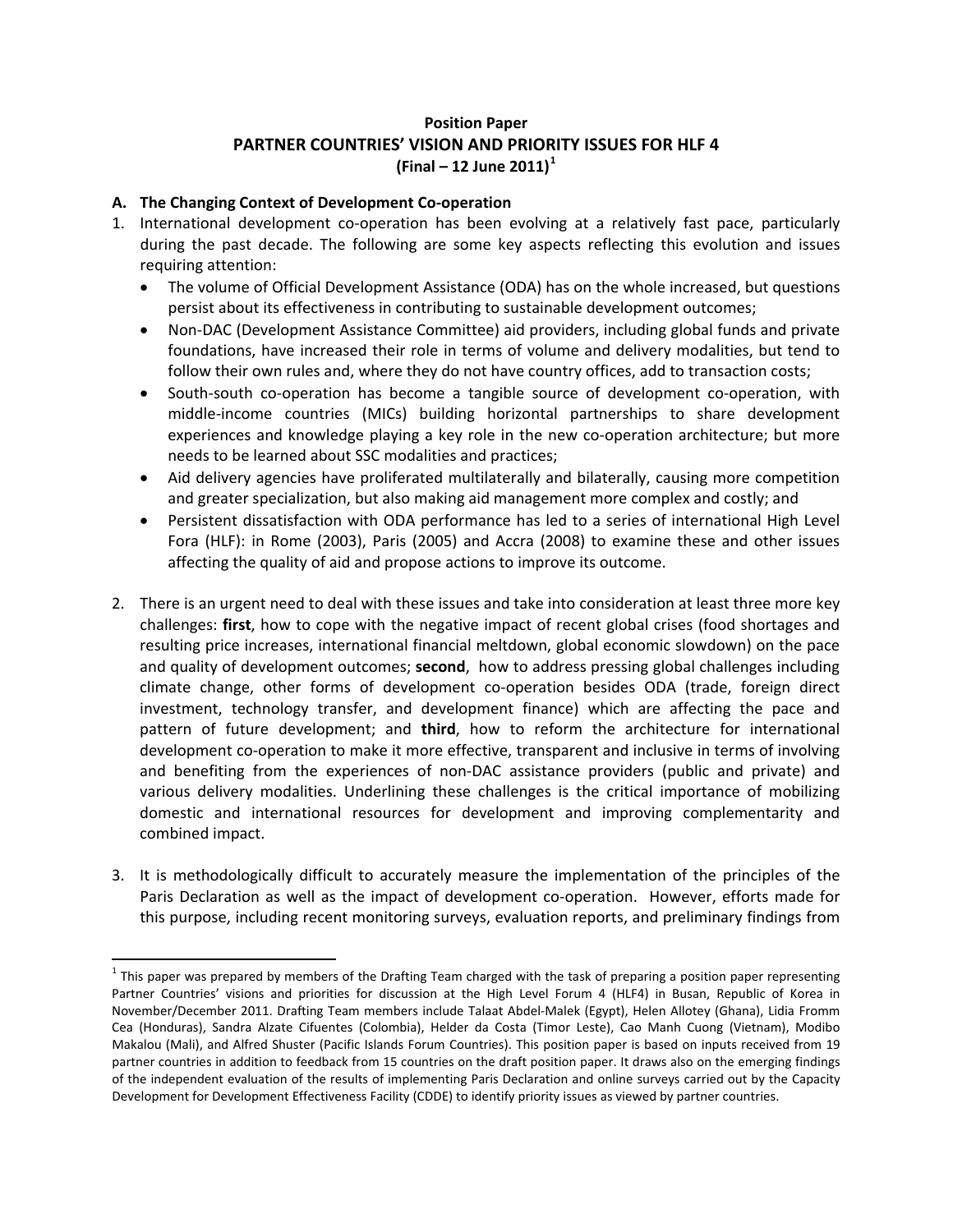the 2011 Monitoring Survey, indicate that progress has been achieved by our countries and our development partners (DPs), but that such progress remains inadequate in meeting commitments and contributing to sustainable outcomes.

#### **B. Purpose of the Paper**

- 4. The purpose of this paper is two-fold:
	- to highlight our main achievements since Paris and particularly since Accra, based on concrete evidence, and point out persisting challenges, and
	- to identify our priority needs, calling for candid discussions with our DPs and other stakeholders, including parliaments and civil society, in order to reach agreement on the commitments necessary to respond to these challenges. Ultimately, what is urgently needed is a change of mindset and behaviour that would transform current practices into a development partnership approach as called for by MDG 8.

#### **C. Achievements To‐date**

- 5. We have been increasingly active in discussing the aid effectiveness agenda at international, regional and bilateral levels since HLF2 in Paris and especially since Accra in 2008. We have contributed to various WP‐EFF clusters and task teams, initiated regional platforms to exchange experiences and views, taken numerous actions to meet commitments made under the Accra Agenda for Action (AAA), and participated in the OECD/DAC Monitoring Surveys on aid effectiveness, with 75 countries already responding and the number expected to increase to over 80 in the recent survey (as compared to 54 in the 2008 survey). In addition, 14 countries have taken part in the fragile states principles survey, while CARICOM members have provided additional inputs. The rich body of evidence gathered points to the following achievements:
	- ¾ **OWNERSHIP:** substantial progress has been made by most partner countries in assuming ownership by developing/refining national development strategies and plans, and broadening the participation of non‐government stakeholders to achieve more inclusive ownership, as evidenced by partner countries' reports and supported by the findings of the independent evaluation, as well as the Inclusive Ownership optional module in the Paris Declaration survey. More of our countries have also drafted national aid strategies and policies, translating the AAA into actions compatible with the local context, and linking aid to development plans; some have also strengthened the organization structure for managing aid by establishing a special ministry or agency or upgrading its capacity.
	- ¾ **ALIGNMENT:** some of our countries reported an improvement in aid alignment as a result of more open and transparent dialogue with our DPs through joint consultative groups, mixed commissions, performance‐based evaluations, high level development forums, and similar mechanisms to highlight our priorities and promote responsive actions by our DPs.
	- ¾ **HARMONISATION:** some limited progress has been achieved in harmonizing aid by calling for joint efforts to prevent aid fragmentation, strengthen coordination at the sector level, and promote more joint analytic and programming work. The higher level of untied aid has facilitated progress in harmonization.
	- ¾ **MUTUAL ACCOUNTABILITY:** Much progress has also been reported in developing mutual accountability (MA) mechanisms in one form or another. In addition to the few currently operating mechanisms as reported by the 2010 UNDCF (UN Development Co‐operation Forum)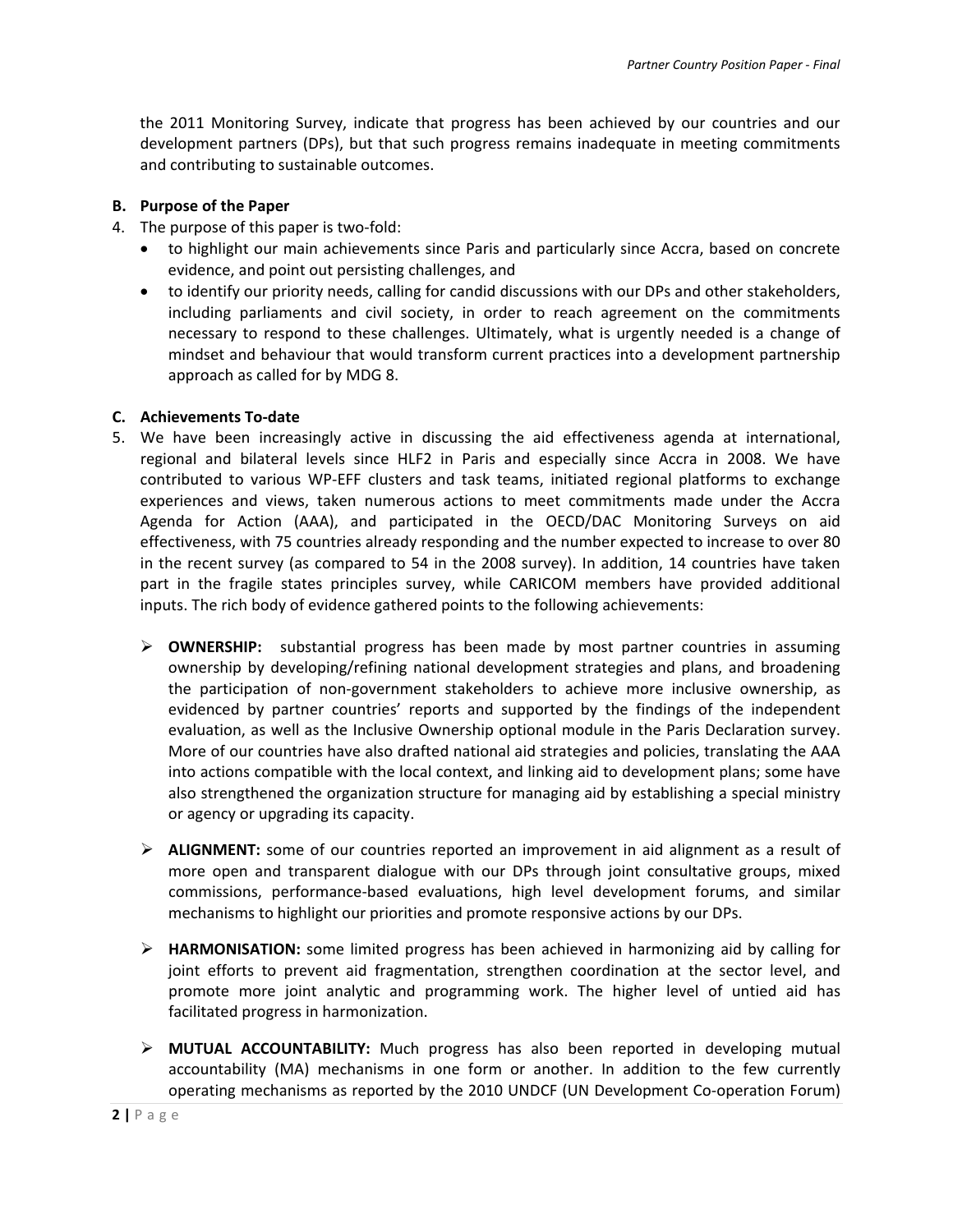study, many "work-in-progress" initiatives are currently being negotiated with our DPs. Associated with these is the parallel development of Aid Management Platforms and M&E systems to monitor and evaluate progress of aid-funded projects and programmes and improve the reporting of results.

- ¾ **MANAGING FOR DEVELOPMENT RESULTS:** limited progress has been reported in this respect, but more of our countries are expressing greater interest in and assigning higher priorities to increasing the pace of progress, in recognition of the need to focus on development outcomes and results rather than inputs and outputs of development initiatives. We have a special interest in adopting results‐based management approaches and designing appropriate tools, and are inviting our DPs to work with us to achieve this goal.
- ¾ Many of our countries have achieved and continue to achieve much progress in **reforming country systems** (procurement, public financial management, and auditing systems) as an important objective and as a means of supporting alignment of ODA with our national priorities. More needs to be done to reach higher standards and also to encourage other countries to initiate systems' reforms; but these call for more joint actions, including fuller use of the reformed systems by our DPs, including the delivery of aid through budget support.
- ¾ **SOUTH‐SOUTH CO‐OPERATION:** the steady rise in the role of south‐south co‐operation (SSC) as a co-operation modality which addresses our countries' development needs has been a noticeable achievement, as it is based on sharing development experience, transferring knowledge and strengthening horizontal partnerships. The leadership shown by MICs in sharing their experience represents a valuable source that complements the more traditional North‐ South co-operation. The gradual increase in triangular co-operation has reinforced this trend, allowing Northern support horizontal partnerships and enabling SSC to expand its scope and meet demands from more partner countries.
- 6. The actions taken by our countries to achieve these results have been initiated not only in response to the commitments we made under the PD and AAA, but also in support of our interest to improve the outcome of overall development efforts. We, therefore, wish to acknowledge the positive influence and support of the aid effectiveness agenda, and commit ourselves to stay the course beyond Busan until the challenges outlined below are resolved and to agree with DPs on actions to accelerate the achievement of the MDGs by 2015.

### **D. Key Remaining Challenges**

- 7. While acknowledging the progress achieved, many challenges remain. Together, these determine the extent to which we and our development partners can improve the future quality of aid and development effectiveness, to which our countries are attaching the highest priority. To ensure the goal of obtaining better joint value for money, and contribute towards development effectiveness, we must further address issues of alignment, harmonization, managing for results, mutual accountability, capacity development (including use of country systems), aid predictability and transparency, and aid fragmentation.
- 8. **Better Alignment** means that aid allocation and decisions are squarely embedded in national ownership and requires that, in the few cases where further clarity is needed, the partner countries concerned would clarify their development priorities in consultation with various stakeholders and their DPs. Ensuring better alignment of ODA to national priorities and refraining from policies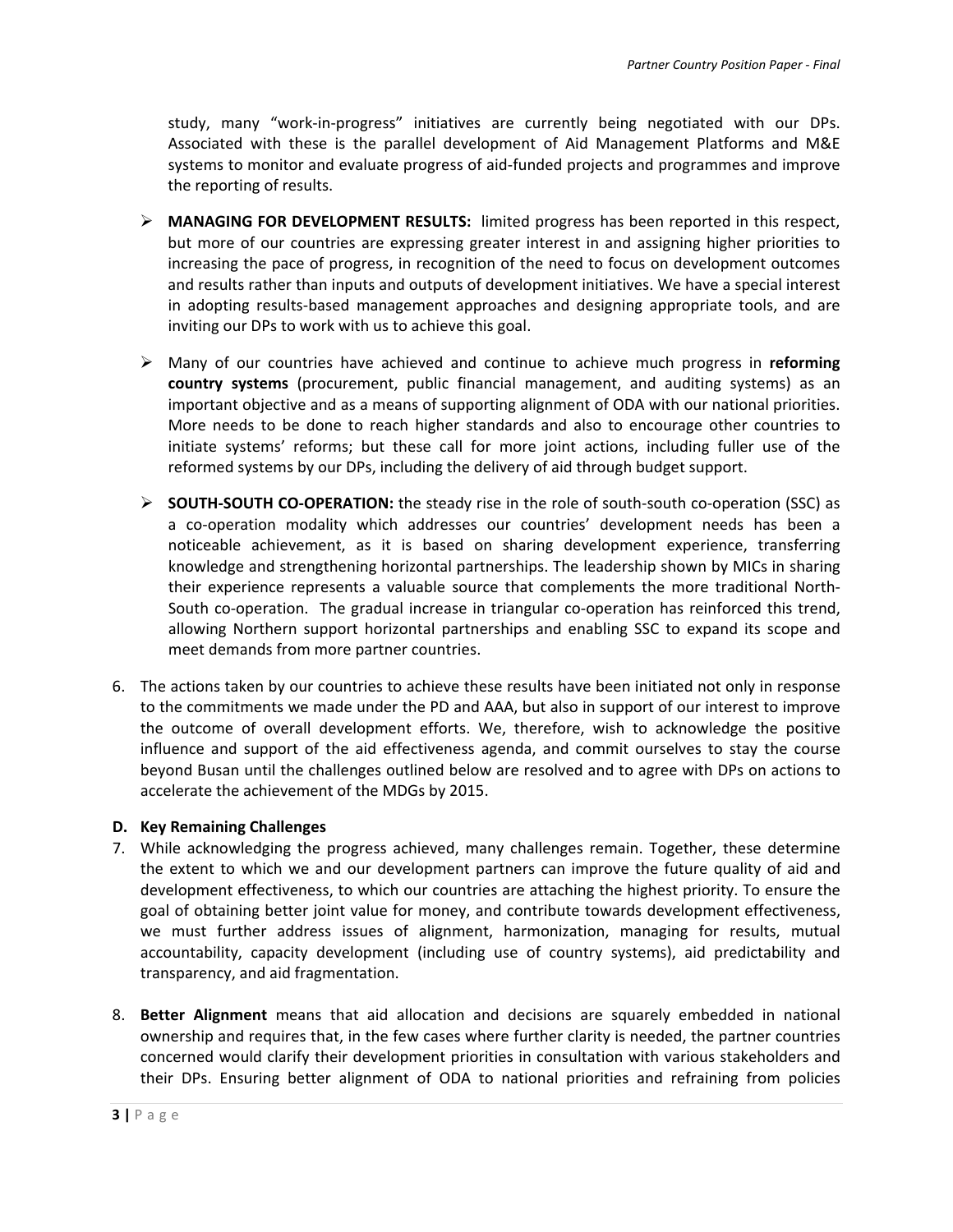inconsistent with these priorities would make a tangible contribution to outcomes. This alignment to national goals and priorities has to apply to all aid regardless of whether it is destined to the central government or to local administration and non‐government entities.

- 9. **Improved harmonization** requires that we assume greater leadership in establishing more regular coordinated dialogue with our DPs. It also requires that we provide our own vision and guidance on how we seek more harmonized aid, taking into account comparative advantages of various DPs as well as the needs of orphan sectors and in‐country regions. We urge our DPs to become responsive to such vision of coherence and complementarity by engaging in a more open and honest dialogue to agree on time‐bound action plans to tackle such consequences like increased aid fragmentation, DPs' proliferation and congestion in some sectors to the exclusion of others, and increased administrative burden on partner countries to meet diverse reporting and management expectations of development partners.
- 10. **Managing for development results** calls for translating this important Paris Declaration principle into a set of actions and supporting techniques which would deliver results more effectively. We believe there is a need to agree on a minimum set of indicators to monitor progress and are prepared to collaborate with our DPs to undertake this task. These indicators would be used jointly to assess progress in achieving *more aligned, more harmonized, more predictable and more transparent aid.* The call for "value for money" should ultimately translate into concrete contributions to enhance development effectiveness.
- 11. **Mutual accountability** requires a more determined joint action to agree on pragmatic and effective mechanisms to replace general statements affirming joint accountability but lacking in practical arrangements and real impact. More specific and action‐oriented mechanisms at the country level, embedding jointly agreed upon measurable benchmarks and targets, are likely to produce the expected results to deal with policy and operational bottlenecks and improve outcomes *in light of mutual commitments* in mitigating risks*.*
- 12. Serving these objectives more fully requires more efforts to focus on establishing **transparent aid management information systems** which would capture all aid flows whether from official or private sources, and **build capacity** in our countries as well as in our DPs to make better use of information in operational and policy decisions and in monitoring the implementation of agreed commitments. This must also be viewed as a joint responsibility, with our countries and DPs contributing information on aid policies, aid volumes, disbursements, conditionalities and results, and doing so within agreed time frames.
- 13. **Capacity development (institutional and human resources)** is a persistent challenge despite substantial aid allocations assigned for this purpose. As stressed in the recent *Cairo Consensus* statement on capacity development, existing practices of technical assistance need to be reviewed to ensure that they are demand‐driven and consistent with our development priorities. More emphasis needs to be placed on strengthening key development institutions, governmental and non‐governmental. We undertake to develop action plans based on our priorities and are cognizant of our leadership responsibilities in this regard. We also must distinguish between short and longer term requirements to achieve capable institutions, using aid as a catalyst to leverage innovation and best practices.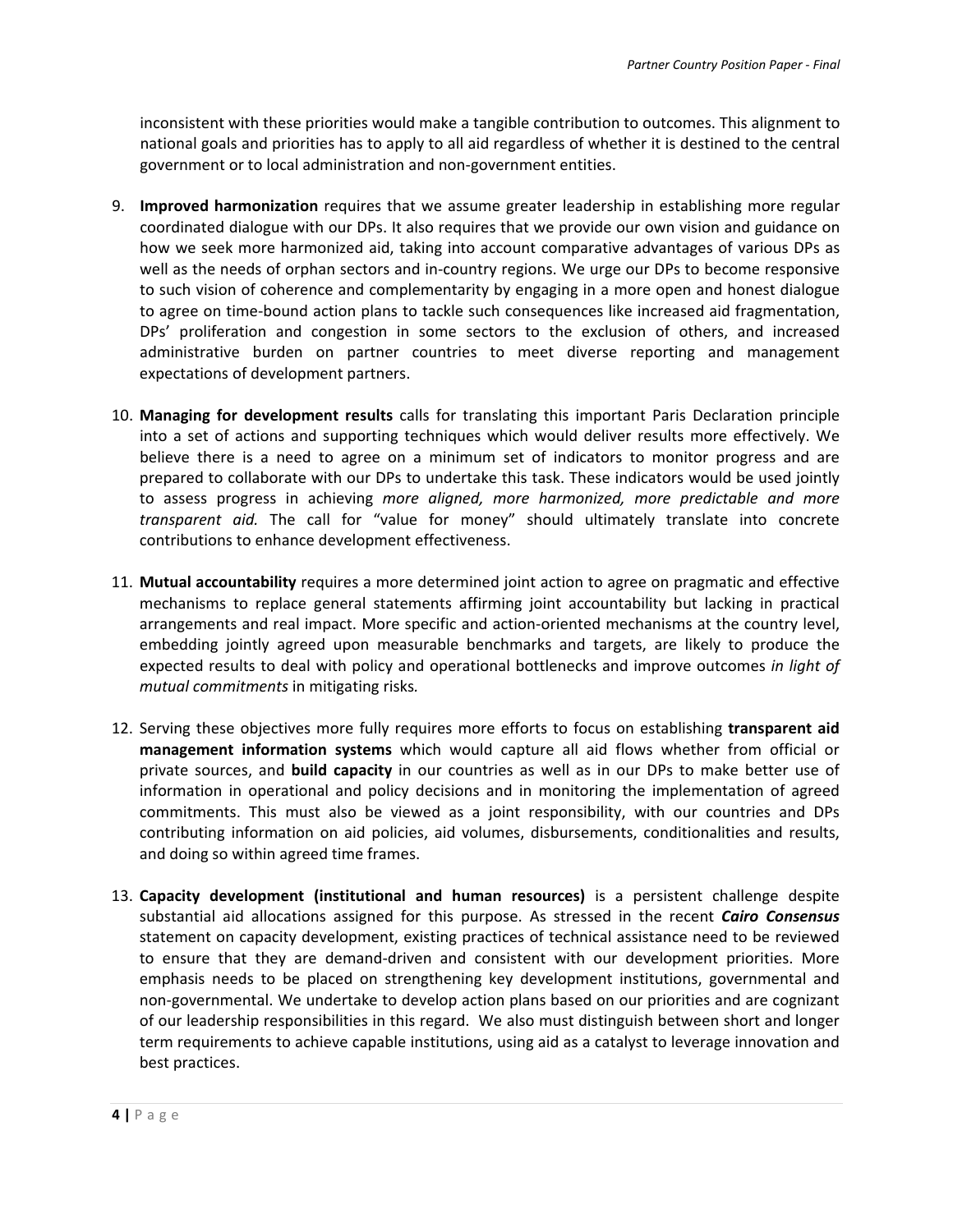- 14. At the same time, we urge our DPs to strengthen their own capacities, at headquarters (HQ) and the country level, to deliver more responsive capacity development support. A more **decentralized approach by HQ** would enable country offices to exercise more flexibility and relevance to local conditions, thus improving the impact of assistance in meeting our countries' priority needs. Longer staff placement in‐country would also assist in building up context‐specific knowledge and relationships, leading to improved design and delivery of assistance.
- 15. **Greater aid predictability and transparency** require more actions by our DPs to meet commitments made in Accra. While some progress has been noted, much remains to be done if our countries are to improve development planning and avoid bottlenecks in implementation caused by uncertain financing. More joint consultations about the policies and priorities underlying aid allocations and delivery would go a long way to achieve greater transparency.
- 16. **Aid fragmentation** needs to be also jointly addressed, with our countries taking a greater leadership role in consulting and coordinating with our DPs to alleviate sector congestion and minimize the overlap between ODA‐funded initiatives which enhances coherence to the principle of alignment. This has become necessary to reduce waste in resources and in transaction costs, and also to avoid confusion resulting from having too many DPs adopting different approaches and tools to deal with any given issue. Whether solutions are best found in agreements to reduce the number of DPs in a sector, in pooling their resources under one coordinating umbrella under the leadership of the partner countries concerned, or by other means, is a question best answered through joint consultation. Meanwhile, resolving fragmentation issues should not lead to reduction of DPs' assistance, but to reallocating it in a manner that would improve its effectiveness.
- 17. The recent decline in ODA as a result of the global recession and DPs' exit from some countries is forcing some of our countries to seek more **bilateral and multilateral debt**, to bridge the gap in development financing. Continuation of this trend is expected to lead to higher indebtedness to a level which might cause the countries in question to reach a position of debt distress. This underlines the point that external borrowing should be considered as a supplement but not a substitute to ODA, until countries reach the stage of exiting from aid. Aid exit has become an important issue in many of our countries and it should be discussed in Busan to review available policy options and share experiences of countries which have exited aid.
- 18. While our DPs may prefer in certain instances to provide additional **funding to non‐government agencies**, alignment and harmonization principles require that (a) governments be informed of the volume and purposes of this funding and (b) partner country priorities be the basis for the delivery of aid. This would contribute towards further enhancing local accountability over development outcomes through facilitating the roles of key domestic stakeholders.
- 19. All the foregoing challenges are common to our countries, although some issues may be more significant for some than for others. For example, while capacity development is a cross-cutting theme, it also means **state‐building in Fragile States**. Capacity development for **MICs** refers not only to managing incoming aid but also to the capacity to manage co‐operation delivery through **south‐ south and triangular cooperation modalities**. The **vulnerability of Small Island Developing States (SIDS)** as a result of sparse populations, geographic distances and economies of scale factors increases the costs of development and call for building regional capacities to manage aid more effectively, supplementing national capacities. Although SIDS are afflicted by economic difficulties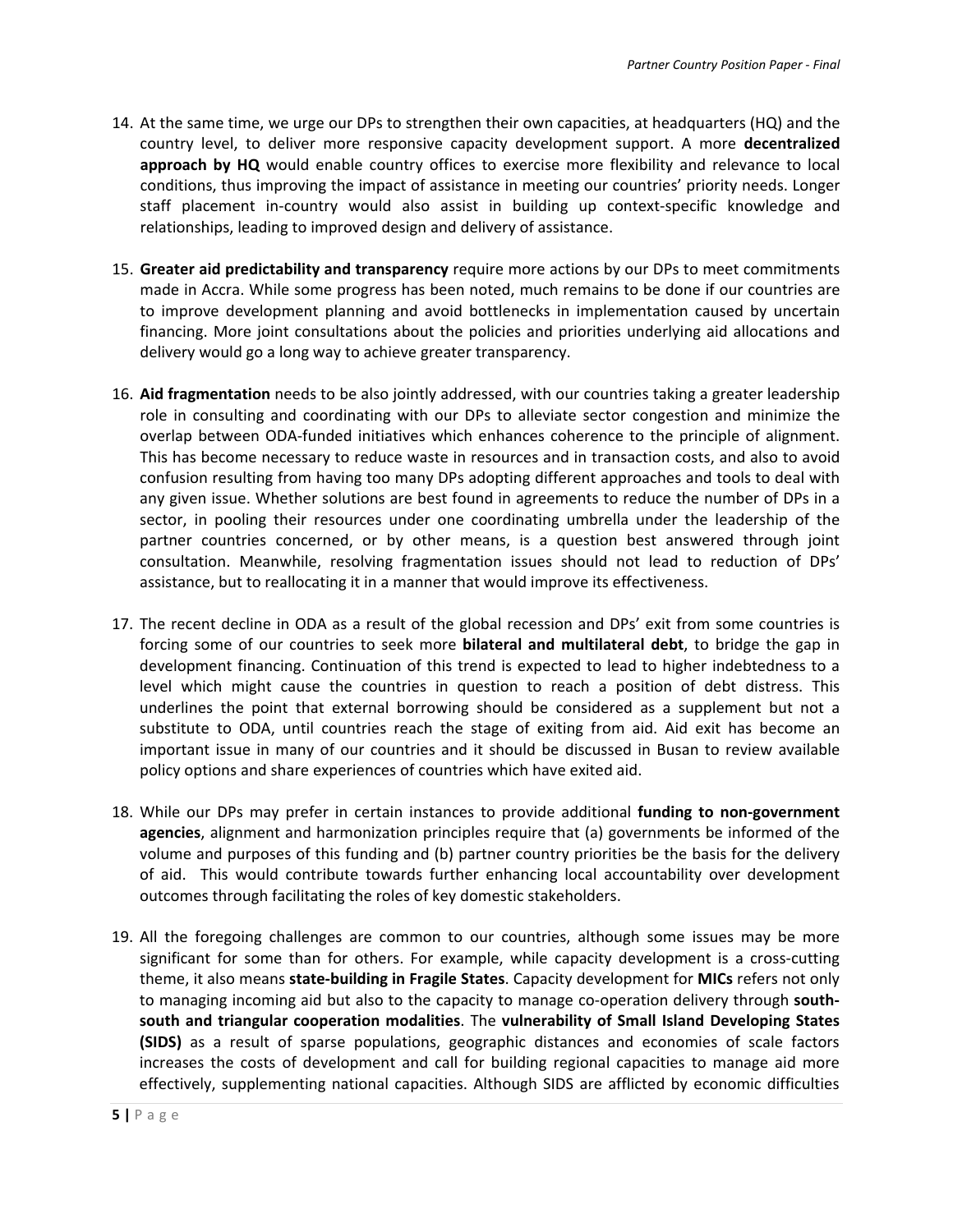and confronted by developing imperatives similar to those of developing countries generally, they also have their own peculiar vulnerabilities and structural characteristics, so that the difficulties they face in the pursuit of sustainable development are particularly severe and complex.

20. We also wish to explicitly recognize that **mutual trust** has been an issue. Where it has been lacking or insufficient, it has undermined the establishment of more productive and mutually beneficial relationships between our countries and our DPs. We also point out that exceptions do exist, where mutual trust has actually led to very positive collaboration leading to improved aid and development outcomes. We need to revisit the question of **risk assessment and management** in the development context to identify how such risk may be jointly mitigated through more practical actions and greater mutual trust and respect achieved. This has also been recognized in the World Bank's recent World Development Report as an issue requiring greater attention. Our countries are open to an honest dialogue to address this important issue. We also recognize that the political nature of aid reform necessitates quality dialogue, including dialogue on governance issues based on objective measures of governance indicators and agreed benchmarks.

#### **E. Key Issues for Busan**

- 21. Based on past achievements and existing challenges, and considering the implications of the rapidly evolving global environment for development, we have identified specific priority issues which we wish to take forward for discussion with our DPs in Busan. We believe that the Busan High Level Forum offers a valuable opportunity not to be missed to reach mutually acceptable solutions to problems which have persisted until now.
- 22. We wish to stress a few considerations as a preamble to our list of issues. First, there is an **unfinished aid effectiveness agenda** which has to be addressed post‐Busan, and which should not be compromised in the process of discussing a broadened co-operation agenda.
- 23. Second, experience and evaluation evidence have shown that our countries share common interests and have adopted key principles, including the Paris Declaration principles. Meanwhile, we also exhibit different stages of development and contexts, which require that a **common but differentiated approach** rather than a one‐size‐fits‐all approach be adopted. Differentiation is necessary between fragile states, MICs, lower‐income countries (which are still in need of significant development assistance if they are to join MICs) and so on, in order to apply development assistance approaches consistent with their respective contexts. Meanwhile, the fact that the largest number of the world's poor live in MICs must be considered by DPs recent intentions (and in some cases actions) to withdraw assistance from these countries. In the case of fragile situations, the adoption of a mainly short term horizon in designing and delivering assistance has caused serious planning and continuity difficulties, as it is widely recognized that these situations require a coordinated package of short and longer term assistance. Recognising also that partner countries engage within and across regional contexts reinforces the complementarity of regional approaches to partner country efforts.
- 24. Third, when all has been said and done, the real test lies in what actually happens at the **country level in implementing commitments and agreements**. The evidence of independent evaluation indicates that actions at the country level have been well below expectations. This calls, among other things, for more political commitment by DPs and delegation of authority to country level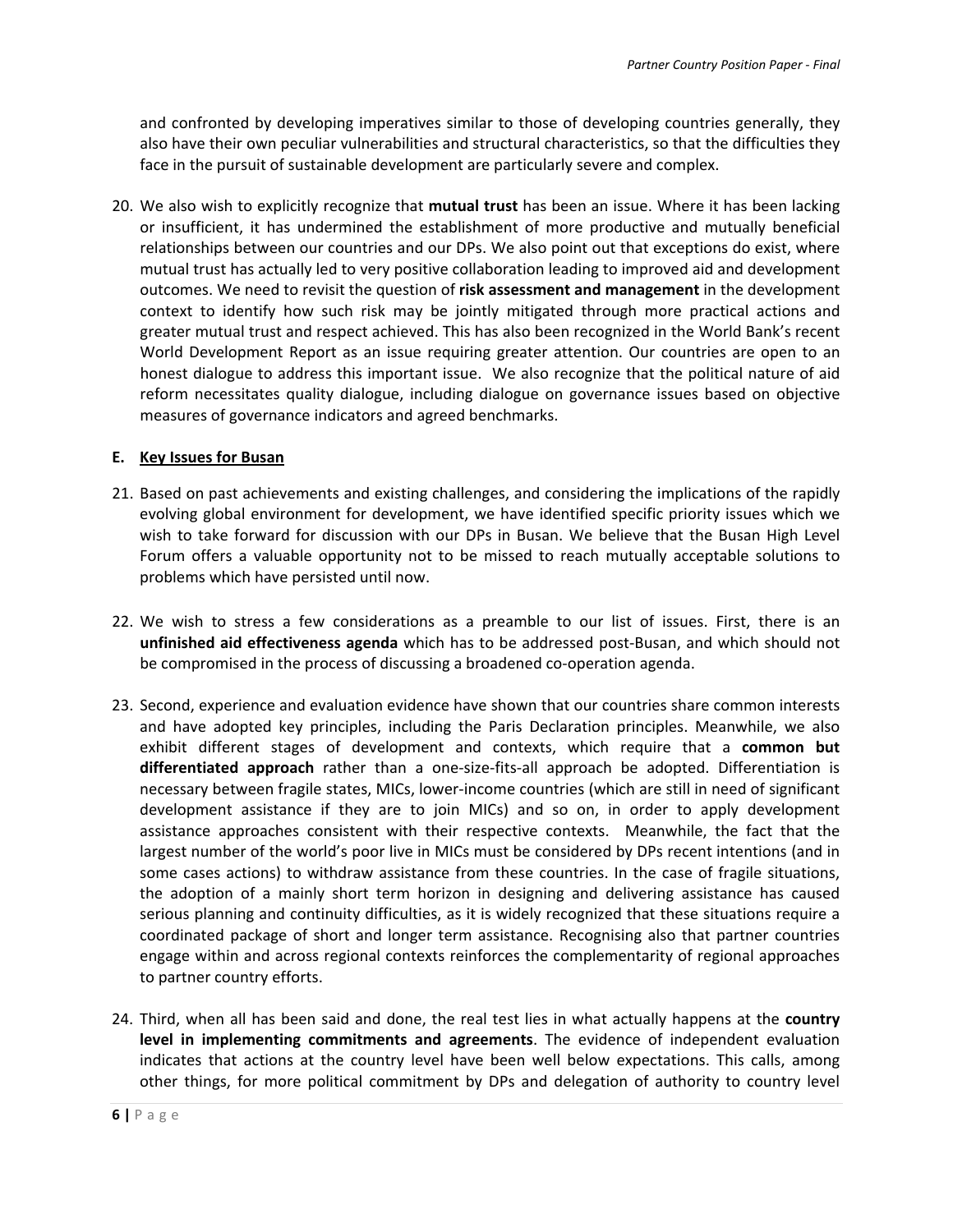representatives and for informing them of agreed changes in the application of policies and procedures in a timely manner. They should be granted more flexibility in addressing the specifics of the country context and needs subject to assessment of their actions during high level reviews.

- 25. Fourth, we reiterate that we have to make more progress in moving away from the traditional and outmoded donor‐recipient approach to a **development partnership approach** as urged by MDG 8 (strengthening global partnerships) and dictated by the urgent need to generate better value for money for both our countries and our DPs. While the partnership approach seems to have been readily accepted in principle, much needs to be done by DPs to translate it into behavioural change.
- 26. Fifth, we support the increase in development co‐operation delivered through **SSC and triangular co‐operation** modalities as a relevant and cost‐effective approach side by side with and complementing North‐South co‐operation, and we support efforts to strengthen knowledge exchange to facilitate access to such knowledge and promote dissemination and transfer of relevant experiences in a transparent manner.
- 27. Sixth, the **pace of mutually supportive change in reforming systems and policies on both sides** is important. The evidence from various evaluations shows that our countries have done more to meet our commitments as compared to what DPs have demonstrated in meeting theirs. Many partner countries, for example, have introduced needed changes in country systems in order to meet the high levels of compliance set by DPs as a precondition for their own reforms which are still lagging behind. Others examples reinforcing this finding can be easily pointed out.
- 28. Seventh, we believe that success in tackling our mutual future development agenda rests primarily with our joint abilities to mobilize **political commitments and ACTIONS** to translate these into implementation plans and monitoring mechanisms to assess progress. Much excellent technical material (studies, surveys, tools, good practice outlines, frameworks, etc.) is now available and is awaiting effective and wider application.
- 29. The following priority list of issues for Busan draws on the previous section which reviewed remaining challenges:
	- ¾ The **use of country systems** tops the list. It has simply become urgent that DPs show more trust in the reformed systems and, where further change is required, actively collaborate to achieve mutually acceptable systems. We believe that greater use of our systems calls for changes by both sides to adapt rules and procedures and to review existing risk assessments. The recurrent use of parallel project implementation units (PIUs) continues to undermine whatever limited national capacities exist and agreement should be reached on the phasing out of PIUs and replacing them with **investing** in country systems.
	- ¾ Similarly, **capacity development** (of which strengthening country systems is an important component) warrants a change in how this crucial objective is handled under development assistance. We urge our DPs to refrain from pursuing supply‐driven technical assistance (despite good intentions) and to respond to our demand‐driven and need‐based initiatives. We also emphasise that there is more to capacity development than training, important as training is. The strengthening of development institutions (government and non‐government) is a key challenge requiring more attention. We have to show greater leadership in articulating our needs and invite our DPs to join us in implementing agreed plans.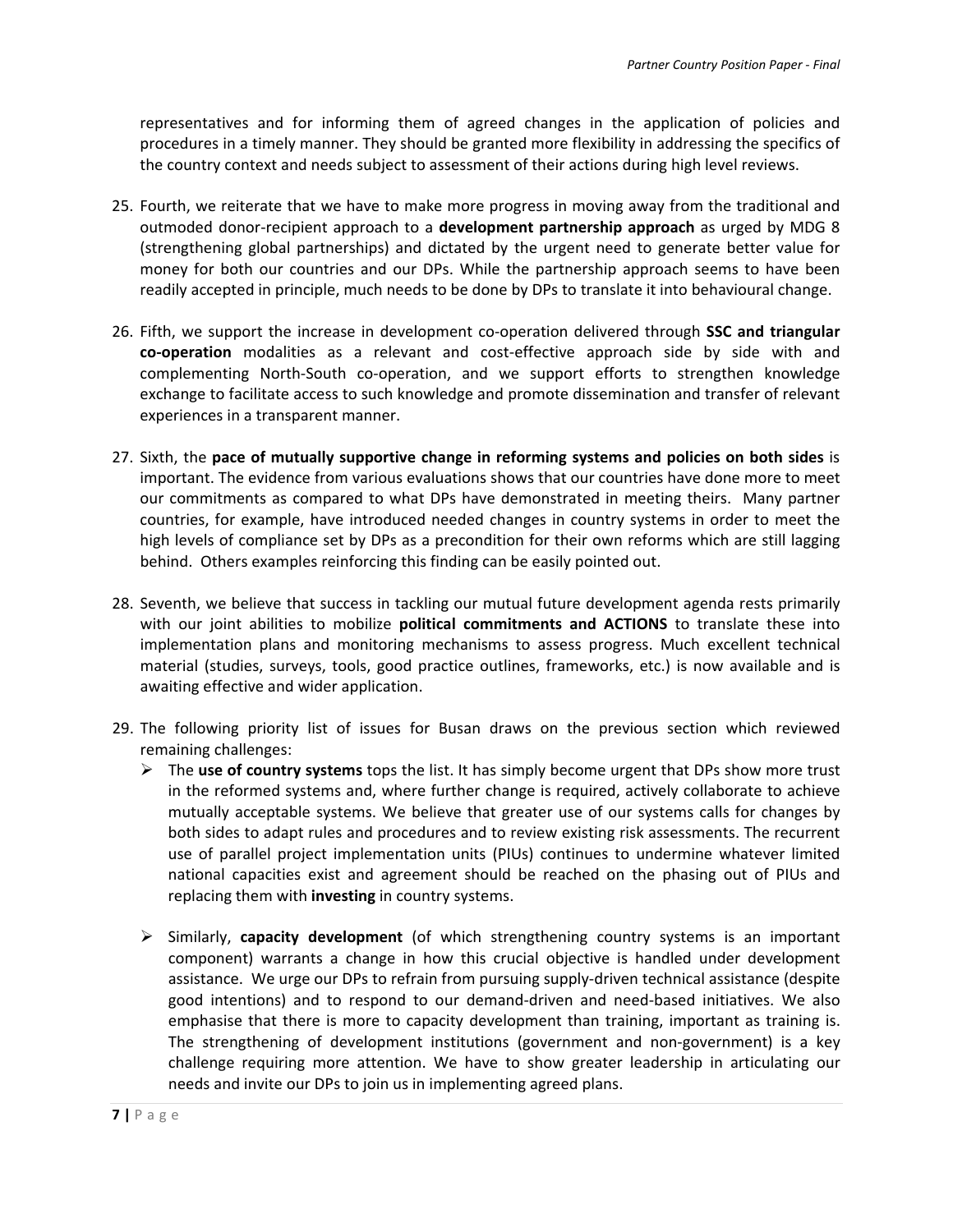- ¾ **Fragile states** need to move from fragility to agility. Capacity building here refers to state capacity building to enable the state to carry out essential functions. The challenge is more daunting and requires coordinated global efforts to address peace‐building, state‐building and humanitarian assistance in addition to various forms of development assistance. The impressive progress and political leadership demonstrated by the g7+ for example call for greater trust in their governments and shared risk management. It also calls for negotiating a package of transparent short and longer term assistance to support initiatives unlikely to be completed in the short run.
- ¾ **Mutual accountability and focus on results** are two closely linked issues which we will continue to pursue by building on what has been accomplished. A number of successful MA mechanisms are already in place and more MA initiatives are in the "work-in-progress" stage. We prefer developing more specific systems which address well‐defined issues of joint interest and concern, whether at sector or national levels, rather than arrangements that deal with generalities and lack continuity. Essentially, we view these as useful mechanisms to hold each side accountable for meeting commitments toward the other and for assessing development results (rather than inputs and outputs). Evidence shows that success is contingent on both sides making political commitment to this approach and that they invest in establishing (or strengthening) a transparent aid management information system which serves the MA purpose, including budgetary transparency by partner countries aligned to minimal global norms and standards.
- ¾ **Aid predictability** is an issue which impacts planning and continuity of development initiatives. Uncertainty can be quite detrimental to our effective budgeting and planning and to development outcomes; it also tends to increase transaction costs, particularly in countries where ODA represents an important contribution to national budgets. We invite our DPs to make a more concerted effort to apply a multi-year time frame for indicating ODA provisional commitments and to consider other approaches aimed at addressing this issue, in consultation with us. Indicative information is better than no information. The pilot undertaken in providing forward‐spending information by OECD‐DAC is welcome and should be extended to other partner countries.
- ¾ **Aid quantity and quality** are matters of concern to us as partner countries coping with a multitude of development challenges. The facts that the objective of ODA reaching the target of 0.7% of GDP is still not a reality and that ODA flows are declining -at least in certain countries and regions- are disappointing. We recognize and applaud the few exceptions where higher ODA commitments were announced. Volume *does* matter, especially at a time when the Doha Round does not seem to be going anywhere and the global recession is dampening external markets' potential. We, therefore, call on our DPs to do better in meeting these outstanding commitments. Meanwhile, aid quality becomes more pressing to ensure better value for money during this time of relative scarcity. Quality is a function of our joint ability to address the issues stated above, since – together ‐ they determine the extent to which aid quality is improved.
- $\triangleright$  The changes in the global development environment demand that we critically review existing structures for managing aid and jointly develop **a new international development co‐operation architecture** which would:
	- take over and address the unfinished aid agenda,